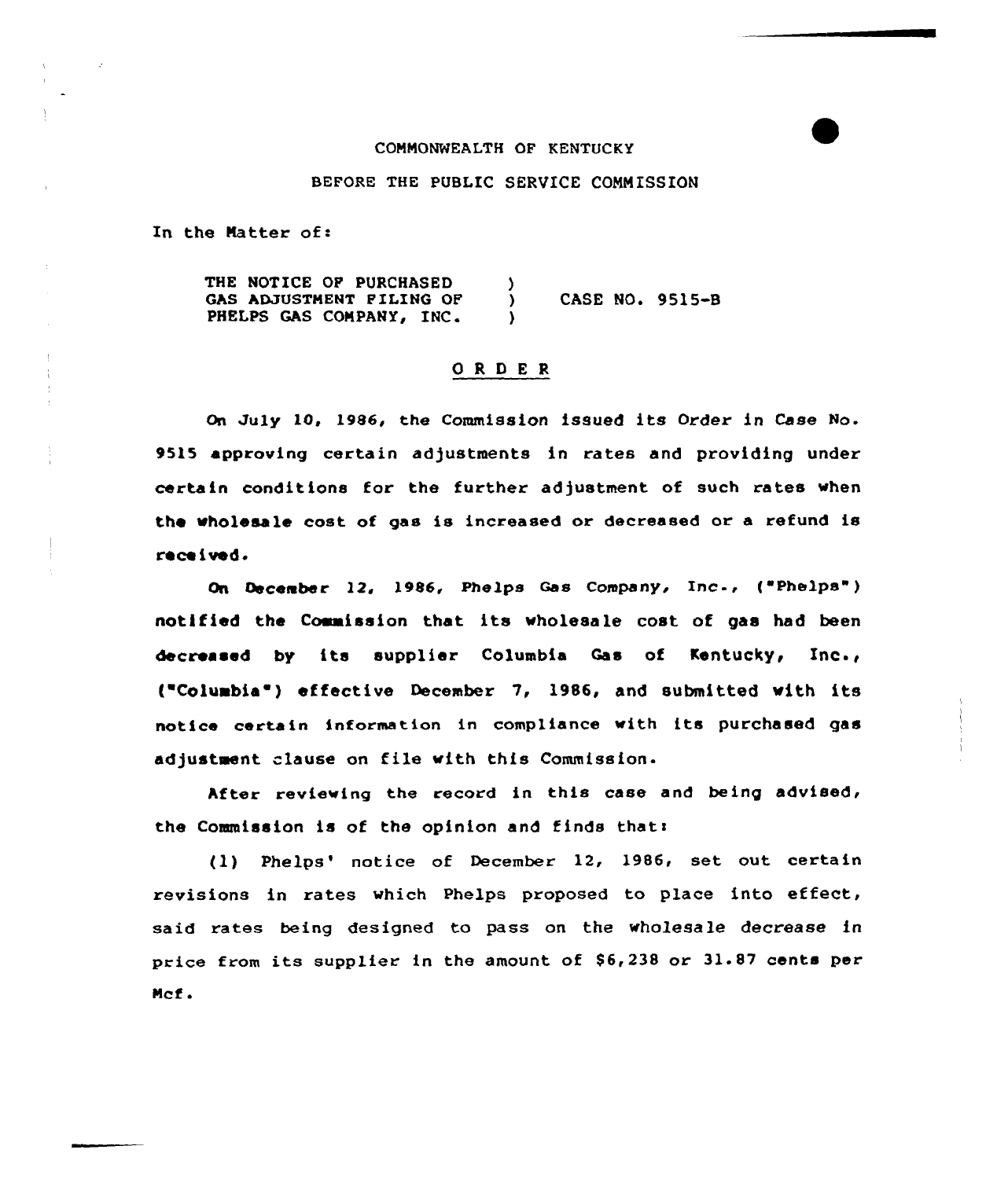(2) Phelps'holesale cost of gas was decreased by Columbia effective December 7, 1986.

(3) Phelps should report to the Commission any excess revenues collected during the period from December  $7$ , 1986, to the date the proposed rates are implemented, along with a plan to refund any excess collections to its customers.

(4) Phelps' proposed adjustment in rates under the purchased gas adjustment provisions approved by the Commission in its Order in Case No. 9515 dated July 10, 1986, is fair, just and reasonable and in the public interest and should be effective with gas supplied on and after December 7, 1986.

IT IS THEREFORE ORDERED that:

{1) The rates in the Appendix to this Order be and they hereby are authorized effective with gas supplied on and after December 7, 1986.

'2) Within 30 days of the date of this Order Phelps shall report to the Commission any excess revenues collected during the period from December 7, 1986, to the date the proposed rates are implemented, along with a plan to refund any excess collections.

Mithin 30 days of the date of this Order Phelps shall file with this Commission its revised tariffs setting out the rates authorized herein.

 $-2-$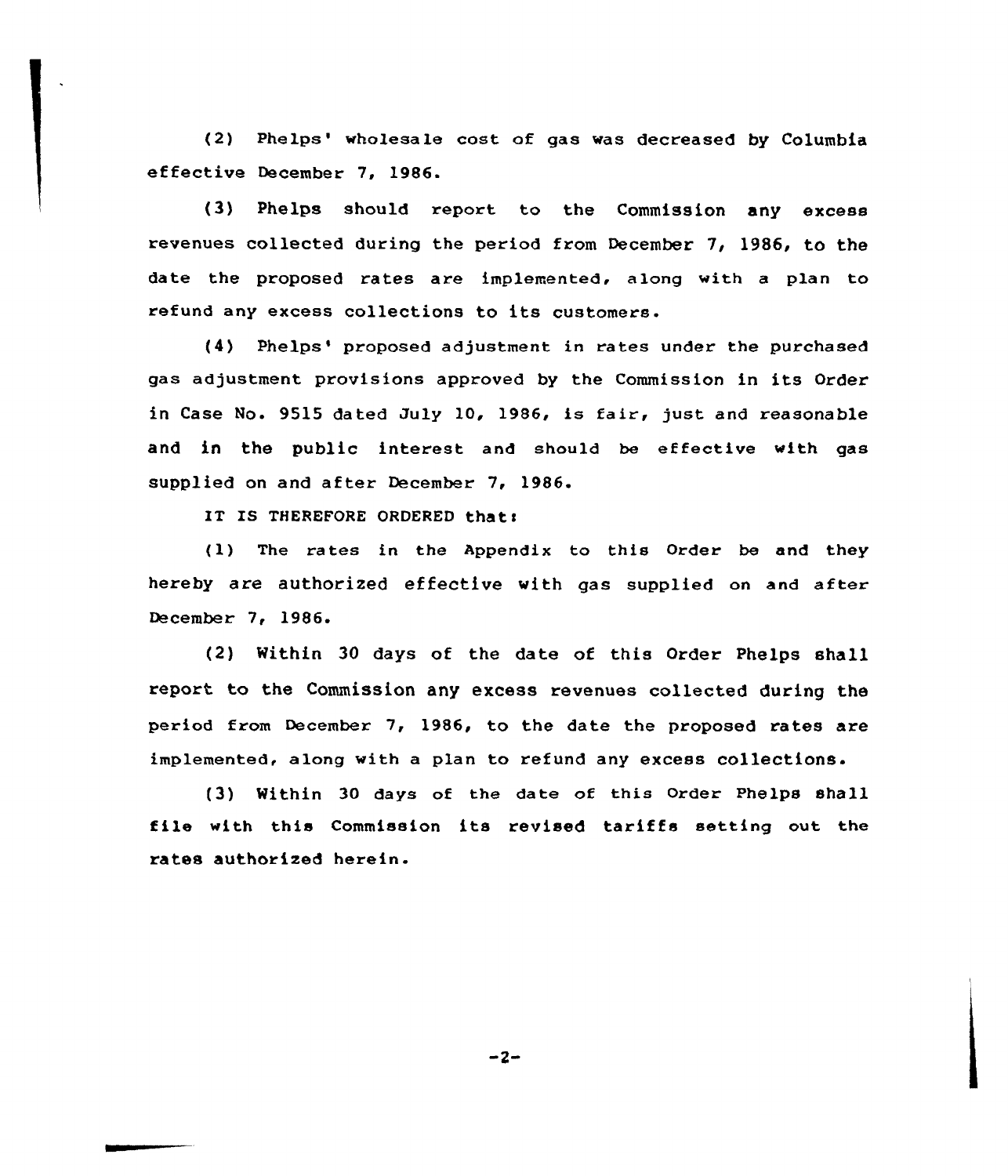Done at Frankfort, Kentucky, this 5th day of January, 1987.

PUBLIC SERVICE COMMISSION

 $\mathcal{L}$   $\mathcal{S}_{\cdot}$ <u>| Je</u>  $Chal$ rma-6 Vice Chairman an (1)

ATTEST:

الوارد والمتمسسس

 $\alpha$ 

Executive Director